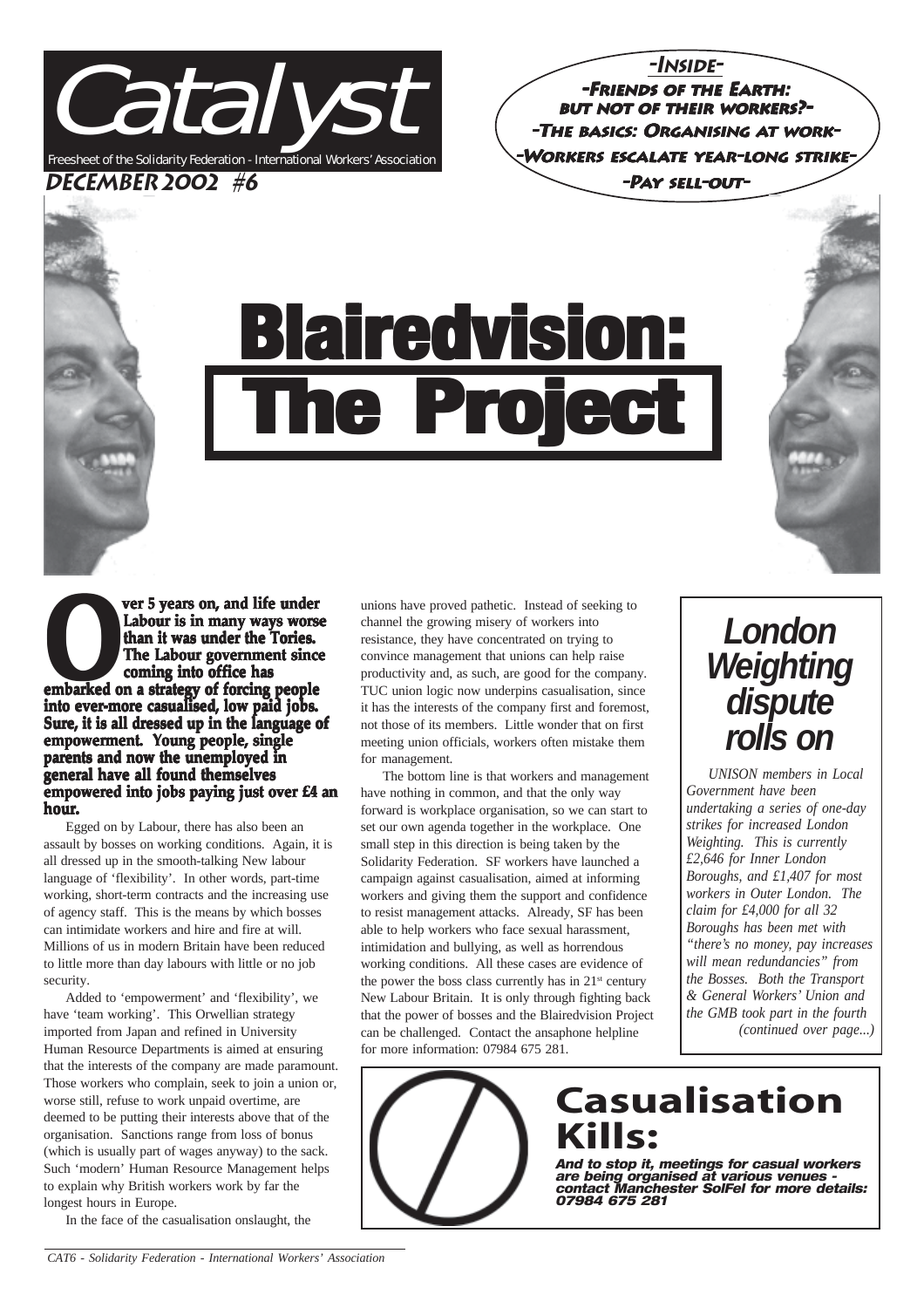

*cont'd from last page... and subsequent days' action after belated ballots. A rolling series of five-day strikes by "key workers" across each London Borough is also being undertaken in support of the dispute. The strength of support for the dispute was reflected in the fact that London Branches of UNISON rejected the National Pay settlement in local ballots. Decent London Weighting is badly needed, as it is virtually impossible to live in London at the present rates, and many Local Authorities have real staffing crises. Failure to win will mean services continuing to collapse because they can't recruit workers with the skills needed to do the jobs.*

*However, with the National Pay dispute sold out, the London Weighting dispute is isolated within Local Government, although other public service workers' disputes prevent workers being demoralised by this. The last successful National Pay dispute in 1989 was only won by NALGO with a rolling program of All Out strikes, followed by* indefinite *sectional strikes by "key workers" – much stronger action than one-day All Out strikes and five-day sectional actions. Even so, NALGO's negotiators ditched the flat-rate claim (as has been the case on each subsequent occasion), and the lowest acceptable percentage offer was put to the membership.*

*Without indefinite action, at least by "key workers", it is difficult to see how the dispute can be won. Unless the Bosses have a change of heart, the dispute is likely to be settled on a similar basis to the National Pay claim,* i.e. *a two-year deal with a greater percentage increase for the Outer London Boroughs. Without greater confidence in our ability to win ballots for indefinite strike action, it is difficult to see how this will change.*

**The Labour leadership have been**<br> **Thatcher in the union-bashing stakes.**<br> **Finally, these opportunist chinless wonders itching for an opportunity to outdo Finally, these opportunist chinless wonders have their chance; in the form of the fire- have their firefighters dispute. Their public school Their school background combined with New Labour background combined with grooming seems to bring out their innate hostility towards working class organisation.**

However, this hostility is media-checked and is dressed up in the modern jargon of New Labour speak. Thus, the Fire Service is portrayed as a bunch of macho thugs determined to keep women and racial minorities out of the service. We are asked to believe that this is a struggle between old and new; the outdated, conservative, reactionary working class against the slick, modern, progressive and politically correct New Labour 'individual stakeholder' mythical citizen. It could be that *Catalyst* is missing something, but surely it is management who hire and fire, so the fact there are so few women and ethnic minorities within the Fire Service is down to them, not the workers. Unless that is, the Fire Service has seamlessly come under workers' control without any of us noticing.

Reality is stark; the strike was brewing all year, and the Government have been waiting for the showdown as a chance to prove their metal to the City and big business. They are desperate to defeat one of the few remaining organised sections of the working class. The aim is to casualise the entire Fire

### **Pay sell-out**

**While the fire-fighters seem to be** leading a second "Winter of **Discontent", echoing 1978-79, July's media fad of a "Summer of Discontent" didn't happen. Although the Government's policy of not paying Local Government Local workers decent wages initially appeared to have finally provoked a coordinated response, Labour can still rely on some unions to control their members for the** good of the Party.

A National Strike for a pay rise of 6% or £1,750, whichever was the greater, took place on 17<sup>th</sup> July, but a second strike on 14<sup>th</sup> August was called off when union negotiators recommended a previously rejected 3% offer to members. This had since been tweaked so that the very lowest-paid would get a slightly larger percentage rise, in spite of the fact that percentage rises for the lowpaid are meaningless. Action was suspended while the unions' members were "consulted". (Any further strikes would conveniently have taken place after the Trades Unions Congress and Labour Party Conference.)

Union leaders were not interested in winning the pay dispute. They planned inadequate strike action and called it off on a flimsy excuse. In the minds of the bureaucrats, strike action was not a means of winning the dispute, but a demonstration of the strength of the case. They were really interested in lobbying within the Labour Party to which they, the Local Government bosses and the Government all belong. Workers were used as a bargaining tool in an internal Labour Party dispute between the union bureaucracy and the Government.

They wanted to do a deal with their Labour Party



Service. Behind the New Labour rhetoric, their clear intention is to force fire-fighters to work overtime, while bringing in increased part-time working to cover peak periods. This is a classic case of unionbreaking in order to smash working conditions across a whole industry in one fell swoop.

The plan is to follow defeat of the professional fire fighters with a rapid implementation of everincreasing flexibility, along with expansion of the 'Dad's Army' spare time crews, who love to play out their fantasies at being Firemen (sic). Despite the smooth message, there are many unanswered questions. For example, how will longer shifts ensure that more women will want to join the Fire Service? Do those of us from the racial minorities prefer to work longer hours? We and our women colleagues can't wait to start putting in the unpaid overtime.

colleagues in the Government, to demonstrate to workers that if we want anything, we must grit our teeth and vote Labour before so few of us vote in the next General Election that the Tories might win it. Equally, they wanted to demonstrate to their colleagues that unless they acknowledge the need for increased pay, they can kiss goodbye to all but a minimum of working class votes, and that they also need to maintain the Labour Party's links with the unions to secure these.

Workers really needed the pay increase, but being led up the garden path like this inevitably reduced backing for further strikes. Given a choice between settling immediately and fighting on only to be sold out at the next opportunity, workers voted to accept the offer. If this same scenario is not to be repeated "year-on-year", workers must take control of disputes away from the bureaucrats.

To do this, we have to believe we can win and that we're strong enough to take unofficial action if necessary. We need to gain confidence and build organisation by tackling everyday issues in the workplace collectively, through direct action, rather than just relying on Shop Stewards sorting things out with the management.

Local Government workers also need to address the other means by which workplace organisation has been undermined – privatisation. Sections of the workforce with real clout, such as refuse collectors, have been artificially excluded from the dispute through privatisation, weakening both them and the whole workforce. Supporting other workers is not "secondary action", it is solidarity and it is the foundation of all union organisation. We will lose disputes until we recognise this and are prepared to break the law to give solidarity.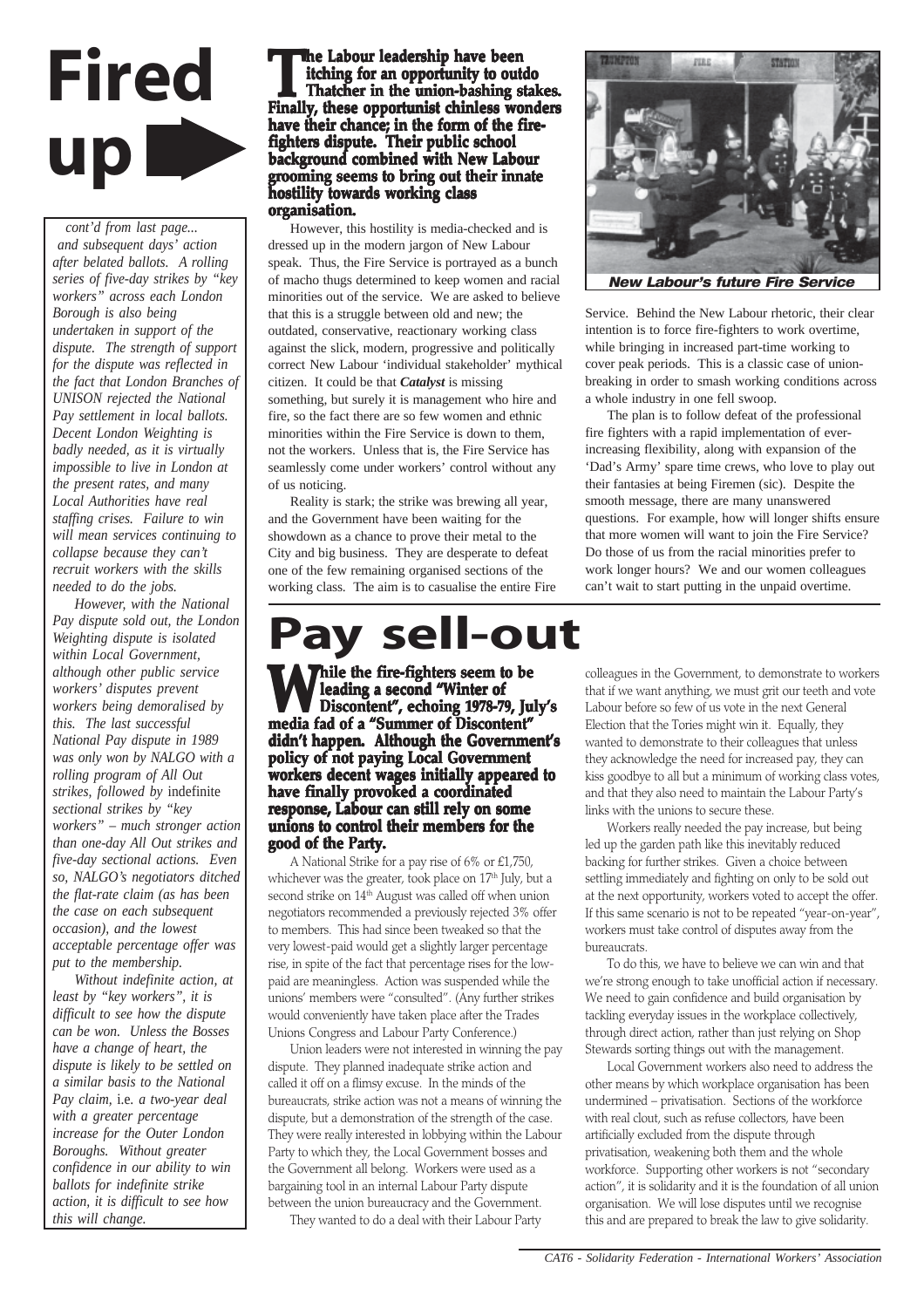### **Problems at work No.5**

#### 1st steps: Organising at Work

#### What's the point in organising, what rights have we got?

Workers' rights are indeed in a sorry state, but this only underlines the need to organise on the job, in our own workplaces. What rights we do have, mainly in the area of health and safety, aren't properly enforced, so it's clear that the state has little interest in our welfare over and above the level necessary to keep the economy's cogs turning. Many situations at work fall outside the law and so it is down to workers themselves to 'negotiate'. Often, this is done only in staff meetings where the agenda is controlled by the bosses, or where workers can only voice concerns individually. Clearly this is far from ideal. The employer retains absolute control as no effective threat is posed. Only by organising can workers force their boss to sit up and pay attention.

#### But how can we organise? There isn't a union in my workplace.

Just because workers belong to a union doesn't exclude them from poor pay and conditions, harassment, dismissal etc. It is the strength of the workers' organisation in the workplace that matters most. Belonging to a union may help in certain situations (they have sizeable resources and enjoy some legal protection) but it can also be restrictive. Most unions have tried to ignore the fact that conflict between workers and bosses is inevitable, preferring instead to try and get the best deal possible out of a bad situation. Encouraging your workmates to join a union might provide a focal point for organising, but it's certainly not the be all and end all. The important thing is to encourage people to draw together and stand up for each other.

#### Won't I get identified as the ringleader though, and get sacked?

Don't be the ringleader then. Workers can make decisions and draw together without the necessity for bossy characters telling them what they should do. When you reach the stage of pressurising the boss to improve your collective lot, there are ways and means that you can get your message across without placing individual workers at risk. Such methods include sending demands by post, electing ten people to go into the boss's office together and painting demands on the boss's garage door.

#### What sort of action can we take to improve our working lives?

Whatever you think necessary and appropriate at the time. Some bosses quickly change their tune when faced only with a potential threat, so organising and submitting requests / issuing demands alone often does the trick when negotiating on many issues. Sometimes though, firmer tactics need to be employed. Industrial action can include working



to rule, go-slows, strikes, walkouts, sickies, doing your job more thoroughly using better materials, making deliberate mistakes, etc. The important think is to gauge the bosses' reaction (including legal repercussions) in the context of your own situation. Skilled workers or those working in times / areas of low unemployment have more power than other workers might. Timing can also be an important factor. All bosses have periods when a smooth running ship is absolutely vital to the success of the business / service. In other words, assess the situation and pick your moments.

#### What can we expect to improve?

Well, what do you want? Better holidays? More pay? A generous maternity or paternity policy? Nothing is impossible. A situation to aim at is one where all workers feel protected by their workmates and where the bosses' main concern when introducing change is not 'how quick can we get this implemented and how much will it save us?' But 'oh Christ, I hope we get this one past the workers'. Such a state of affairs puts the bosses on the back foot and allows workers to go on the offensive.

#### Well, how can I get things moving? Noone seems interested at the moment.

That's often how it appears but what worker isn't interested in improving their lot? A good starting point is to find an issue that affects lots of you, or a situation that is particularly bad at the moment. Arrange an informal meeting in the pub or café after work and talk it through, discuss what you think could be done about it, and plan how to get others involved. It's often best to first pick a battle that's easily winnable so as to give you all confidence to move on and up the ante. You also need to be careful who you can trust in the initial stages. It's sad but true that some low-lives will inform on their own at a moment's notice to further their own position.

#### But I've no experience?

Doesn't matter. There are lots of helpful resources available, and if you've some industrial fight in you, then that's enough. Trade unions, libraries and the internet are good starting points when looking for material. For advice and support, your nearest Solidarity Federation Local will be more than happy to help.

Contact SolFed at the address below.

**Write to catalyst for a full & frank answer to a problem at work, or contact the ansaphone helpline for advice - 07984 675 281 Catalyst, SF, PO Box 29, SW PDO, Manchester M15 5HW.** solfed@solfed.org.uk

### Friends of the Earth... but not of their workers?

*In October, workers at Bristol's domestic recycling collection service owned by Avon Friends of the Earth started a campaign of industrial action. They are demanding an end to compulsory overtime, a standard 40-hour week and strong measures to deal with the hostile, duplicitous and uncooperative management at Resourcesaver. Talks between UNISON and Resourcesaver ground to a halt because of unacceptable preconditions demanded by Resourcesaver, namely dropping one of the key members of the UNISON negotiating team, who is an elected representative! As a response to this, Unison members voted unanimously to hold a further 2 day strike that began on the 6th November.*

*It is not just Friends of the Earth; workers for other charities and environmental groups are reporting similar problems. Greenpeace (Canada) are becoming well known for their union-busting tactics and recently broke the contacts of thirteen workers and locked them out, one of them is still facing court charges for being arrested on a Greenpeace action!*

*What is needed is for us to network together across and beyond the union lines, and share experiences and problems and find solutions. If anyone has any experiences they would like to share, any ideas on how to address the problems or would like to get involved in building a voluntary/ community worker's network, please contact* **Catalyst.**